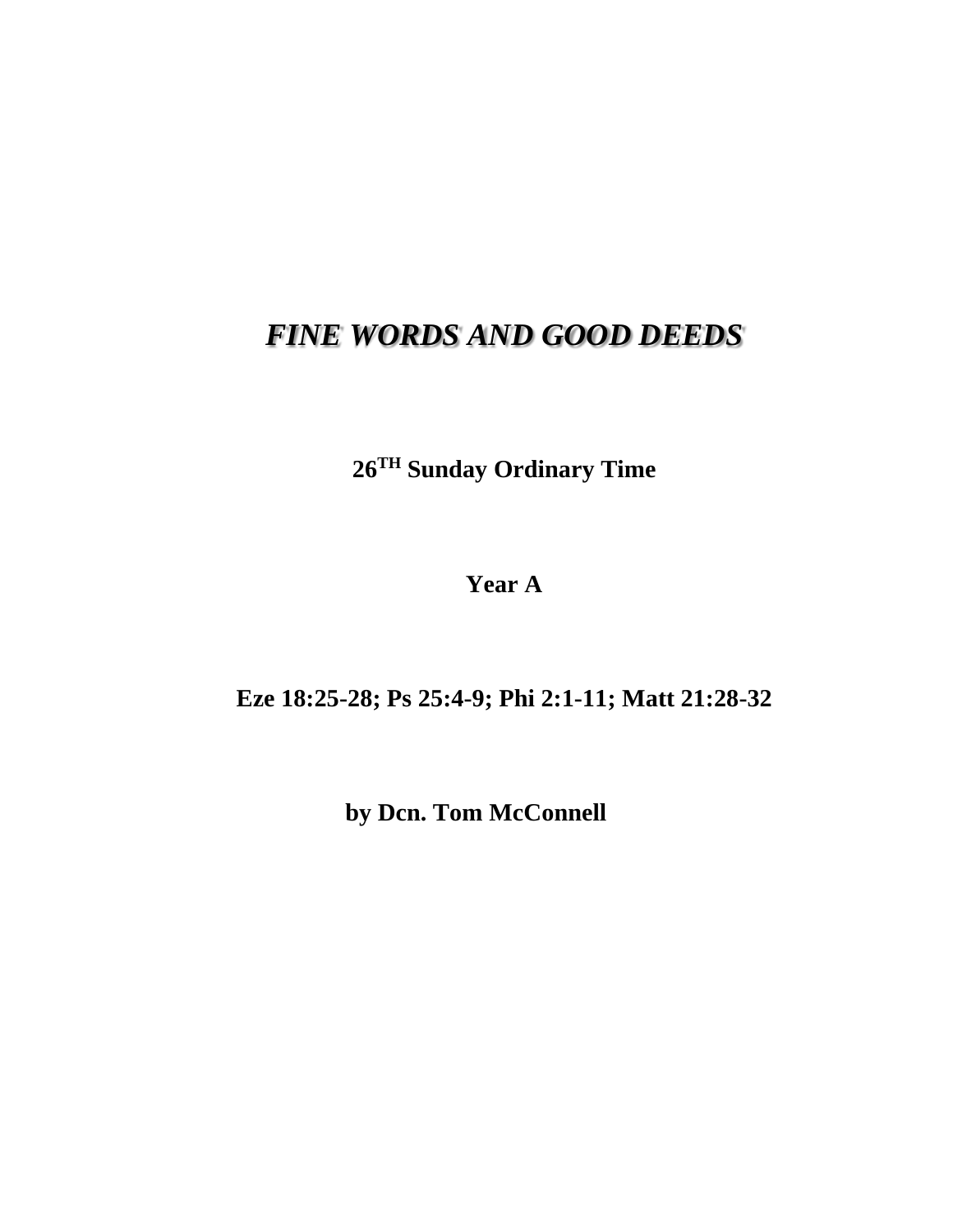**An associate pastor, new to the parish, saw the need to start an adult Bible-study group where parishioners could learn to read the Word of God and deepen their faith. After service one morning, he presented the idea to the parish and received a unanimous and enthusiastic feedback. "It is a wonderful idea!" , they all said. Then the young associate told his pastor that the parishioners were happy with the idea of starting an adult Bible class. The older and more experienced pastor told the associate to rephrase the question and consult the parishioners again. So, the following day the young priest asked the same congregation, "Who would like to sign up for the new adult Bible-study group? Only four hands went up. Then it dawned on the young man that saying "yes" to an idea is one thing, but doing what is required, is quite another.**

**In today's Gospel, Jesus tells the parable of two sons who say one thing and do another. Asked by the father to go and work in the vineyard, the first son said "no", but later reconsidered his decision and did the work. The second son, on the other hand, courteously said "yes" to the father, but failed to do the work. Who actually did** 

2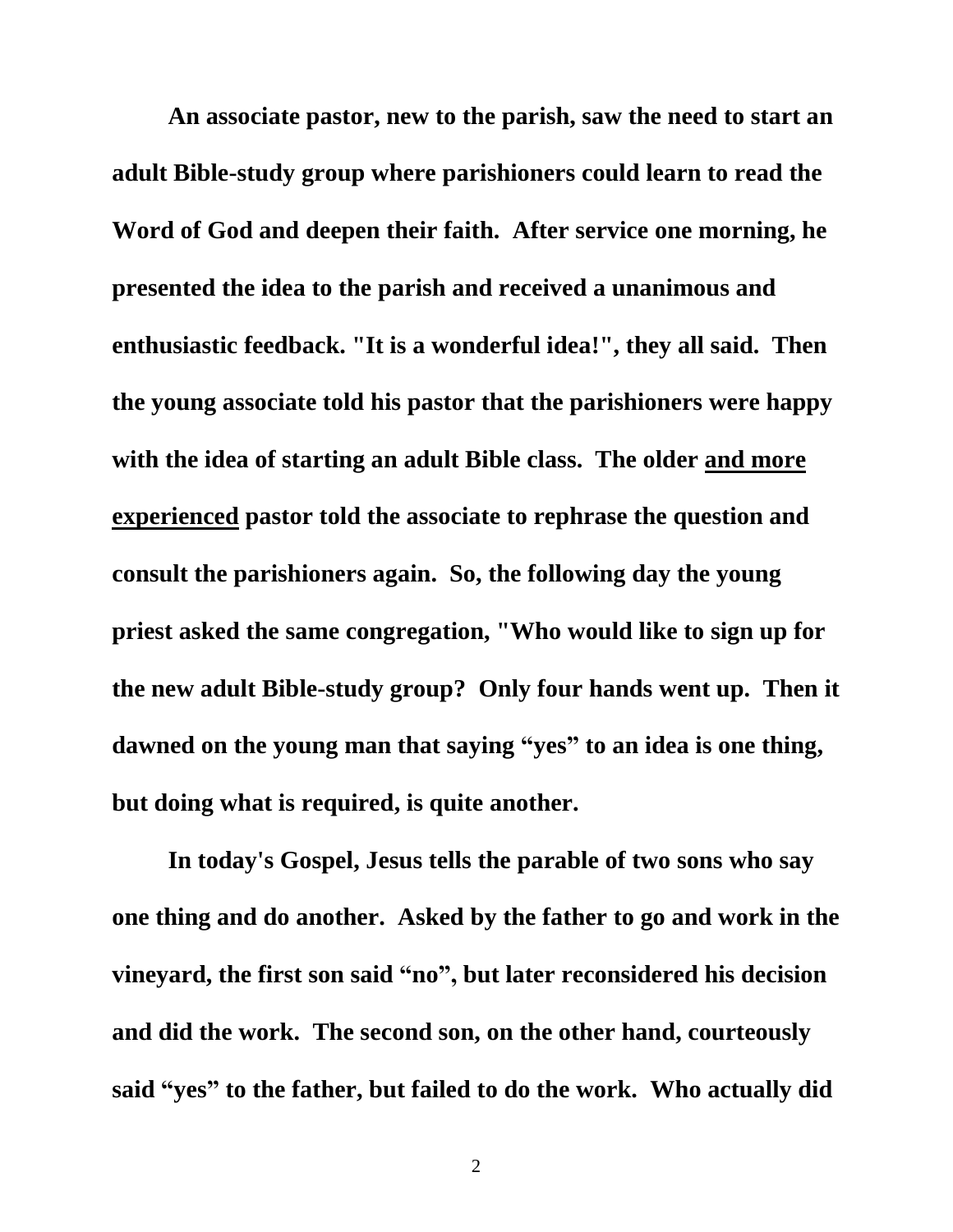**what his father wanted? Clearly it was the first son, the same one who had said "no" to him.**

**Jesus told this parable in the temple in Jerusalem just days before they would arrest him and put him to death. For three years he had been preaching to the people, inviting them to repent and believe the Good News. He had discovered that, in fact, it was public sinners, like the tax-collectors and prostitutes, who responded positively to his invitation. The religious leaders, the scribes and Pharisees, even after they perceived the divine origin of the message of Jesus, still opposed it rather than believing it. They had greeted John the Baptist with the same attitude. They knew John's teaching was from God, but they would not admit it. As Jesus said to them, "even after you saw it, you did not change your minds and believe him" (Matthew 21:32). Religious people are sometimes so bent on proving that they are right, that they fail to hear the voice of reason, and the voice of God.**

**The parable likens the tax-collectors and prostitutes to the son who first said "no", but later did what the father wanted; and the** 

3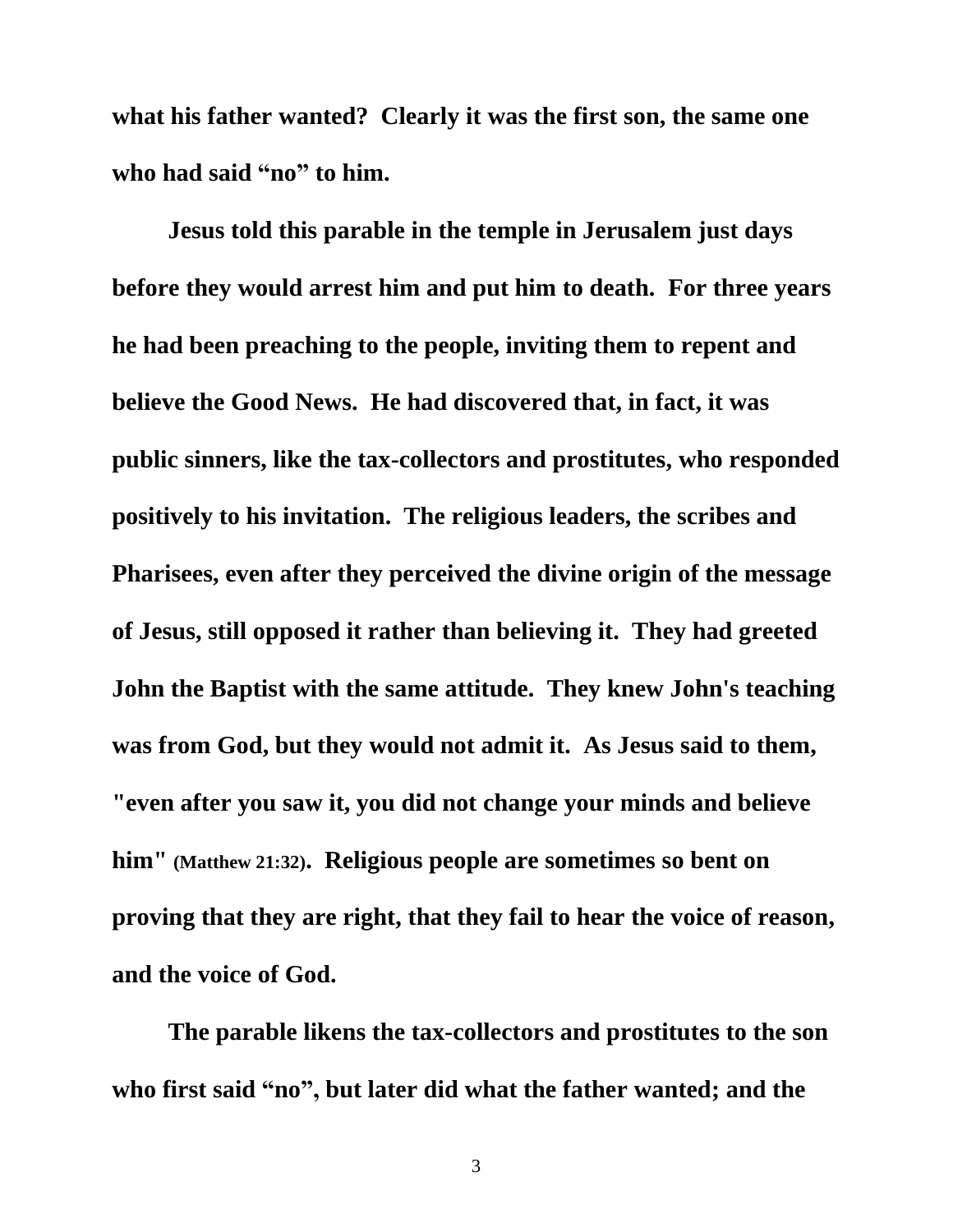**Pharisees and scribes, to the son who enthusiastically said "yes", but did not go. One group has no fine words, but they have good deeds…The other group has fine words, but no corresponding good deeds.**

**These groups represent two kinds of people and the different ways they try to relate to God. There are those of us who have no fine words…who profess no faith…who do not go to church…who do not pray. But sometimes when there is injustice, they will be the first to rise up and condemn it. When there are people out in the cold, they will be the first to donate a blanket. Wherever there is famine or earthquake, they will deny themselves to contribute to help the victims. These people have no fine words to say to God or about God, but when they do things such as these, they are doing what God has commanded us all to do.**

**Then there are those of us who have all the fine words…who come to church every Sunday and say to God: "Amen! We believe." We wear badges and medals as ways of professing our faith. But sometimes when it comes to concrete action in support of what we** 

4